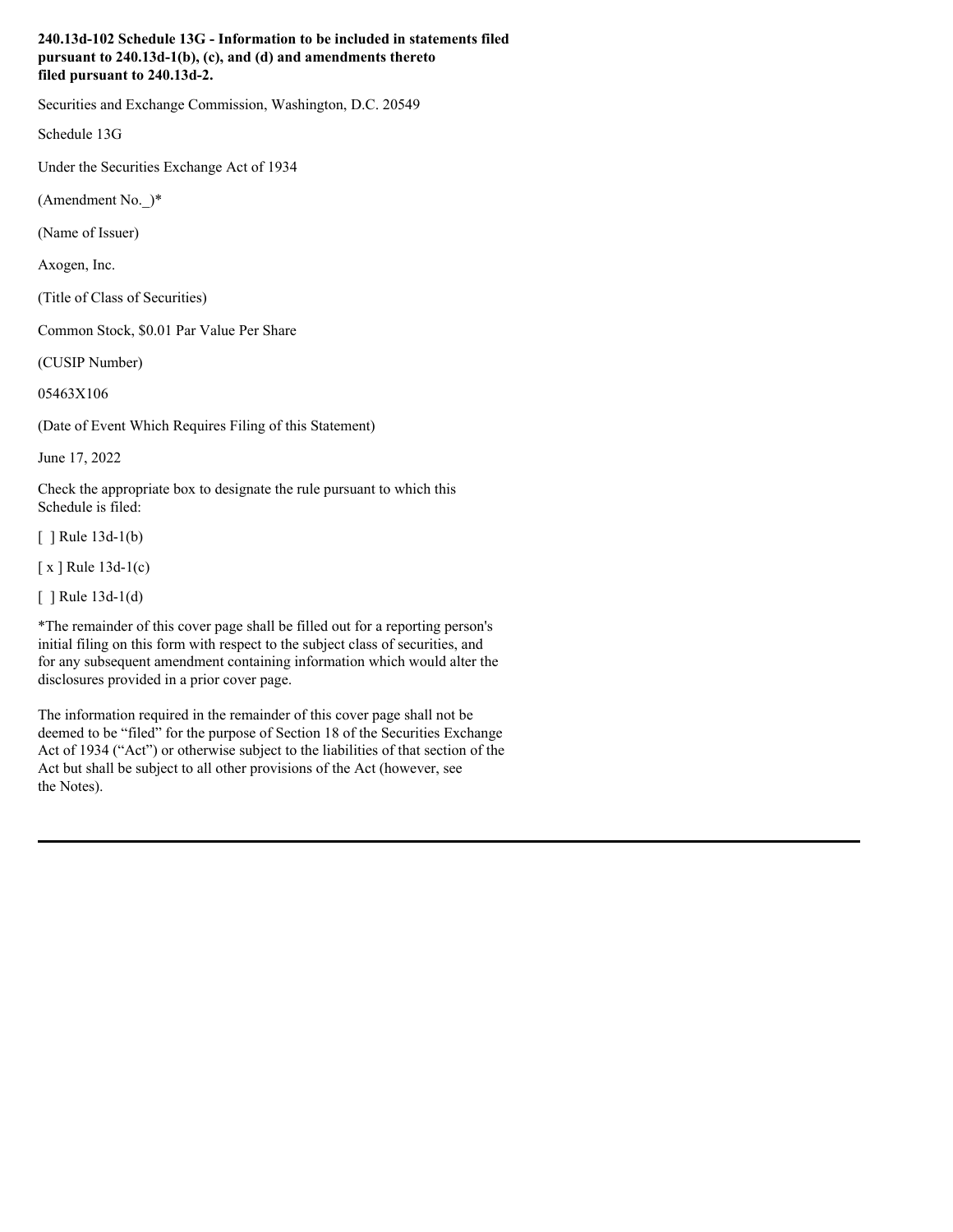| <b>CUSIP No. 05463X106</b>                                                                      |  |      |
|-------------------------------------------------------------------------------------------------|--|------|
| (1) Names of reporting persons Point72 Asset Management, L.P.                                   |  |      |
| (2) Check the appropriate box if a member of a group                                            |  | (a)  |
| (see instructions)                                                                              |  | (b)X |
| (3) SEC use only                                                                                |  |      |
| (4) Citizenship or place of organization Delaware                                               |  |      |
| Number of shares beneficially owned by each reporting person with:                              |  |      |
| (5) Sole voting power<br>0                                                                      |  |      |
| (6) Shared voting power<br>2,072,200 (see Item 4)                                               |  |      |
| (7) Sole dispositive power<br>$\theta$                                                          |  |      |
| (8) Shared dispositive power<br>$2,072,200$ (see Item 4)                                        |  |      |
| (9) Aggregate amount beneficially owned by each reporting person<br>2,072,200 (see Item 4)      |  |      |
| $(10)$ Check if the aggregate amount in Row $(9)$ excludes certain shares<br>(see instructions) |  |      |
| $(11)$ Percent of class represented by amount in Row $(9)$ 4.9% (see Item 4)                    |  |      |
| (12) Type of reporting person (see instructions) PN                                             |  |      |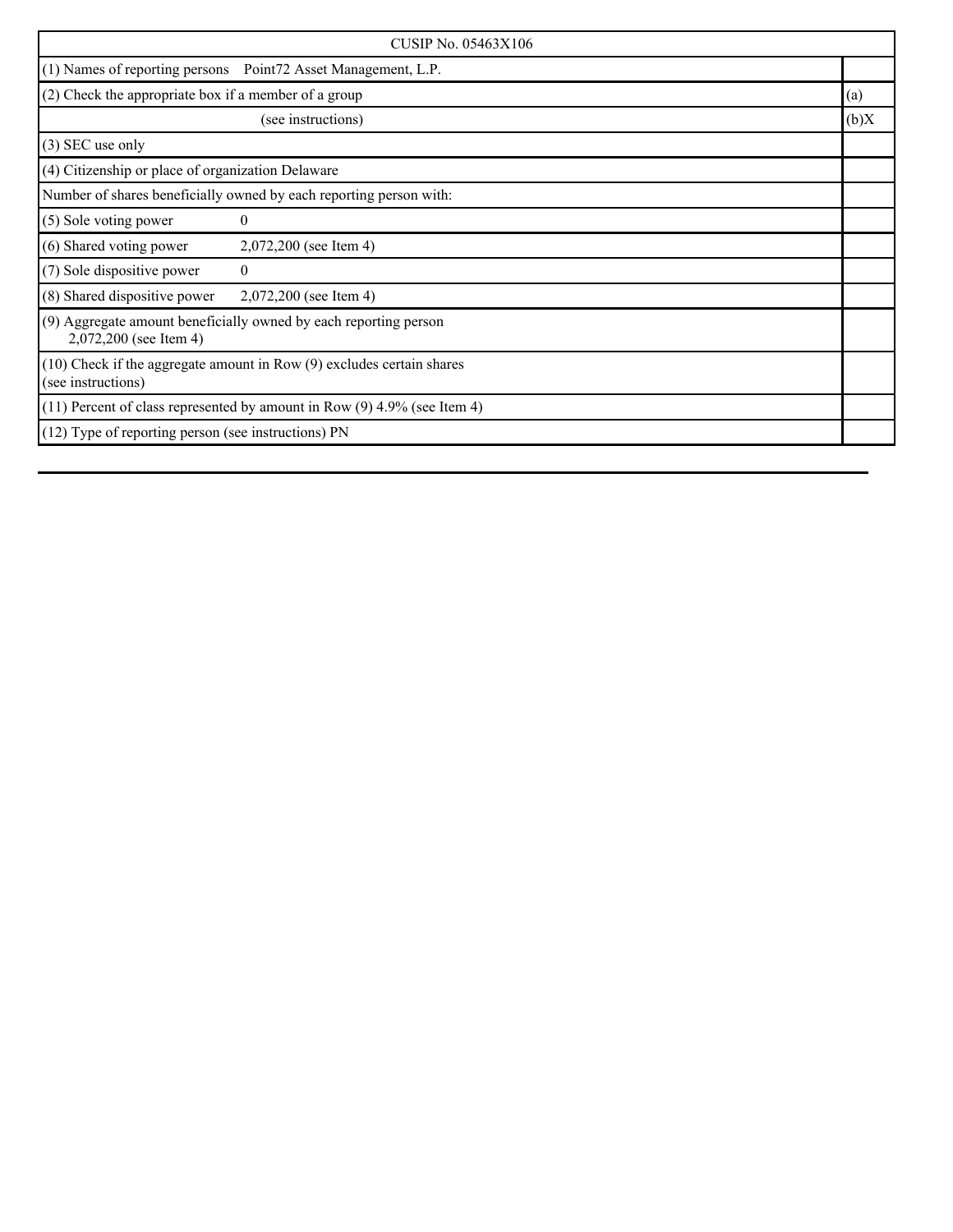| <b>CUSIP No. 05463X106</b>                                                                      |  |      |
|-------------------------------------------------------------------------------------------------|--|------|
| (1) Names of reporting persons Point72 Capital Advisors, Inc.                                   |  |      |
| (2) Check the appropriate box if a member of a group                                            |  | (a)  |
| (see instructions)                                                                              |  | (b)X |
| $(3)$ SEC use only                                                                              |  |      |
| (4) Citizenship or place of organization Delaware                                               |  |      |
| Number of shares beneficially owned by each reporting person with:                              |  |      |
| (5) Sole voting power<br>0                                                                      |  |      |
| (6) Shared voting power<br>2,072,200 (see Item 4)                                               |  |      |
| (7) Sole dispositive power<br>$\theta$                                                          |  |      |
| (8) Shared dispositive power<br>$2,072,200$ (see Item 4)                                        |  |      |
| (9) Aggregate amount beneficially owned by each reporting person<br>2,072,200 (see Item 4)      |  |      |
| $(10)$ Check if the aggregate amount in Row $(9)$ excludes certain shares<br>(see instructions) |  |      |
| $(11)$ Percent of class represented by amount in Row $(9)$ 4.9% (see Item 4)                    |  |      |
| (12) Type of reporting person (see instructions) CO                                             |  |      |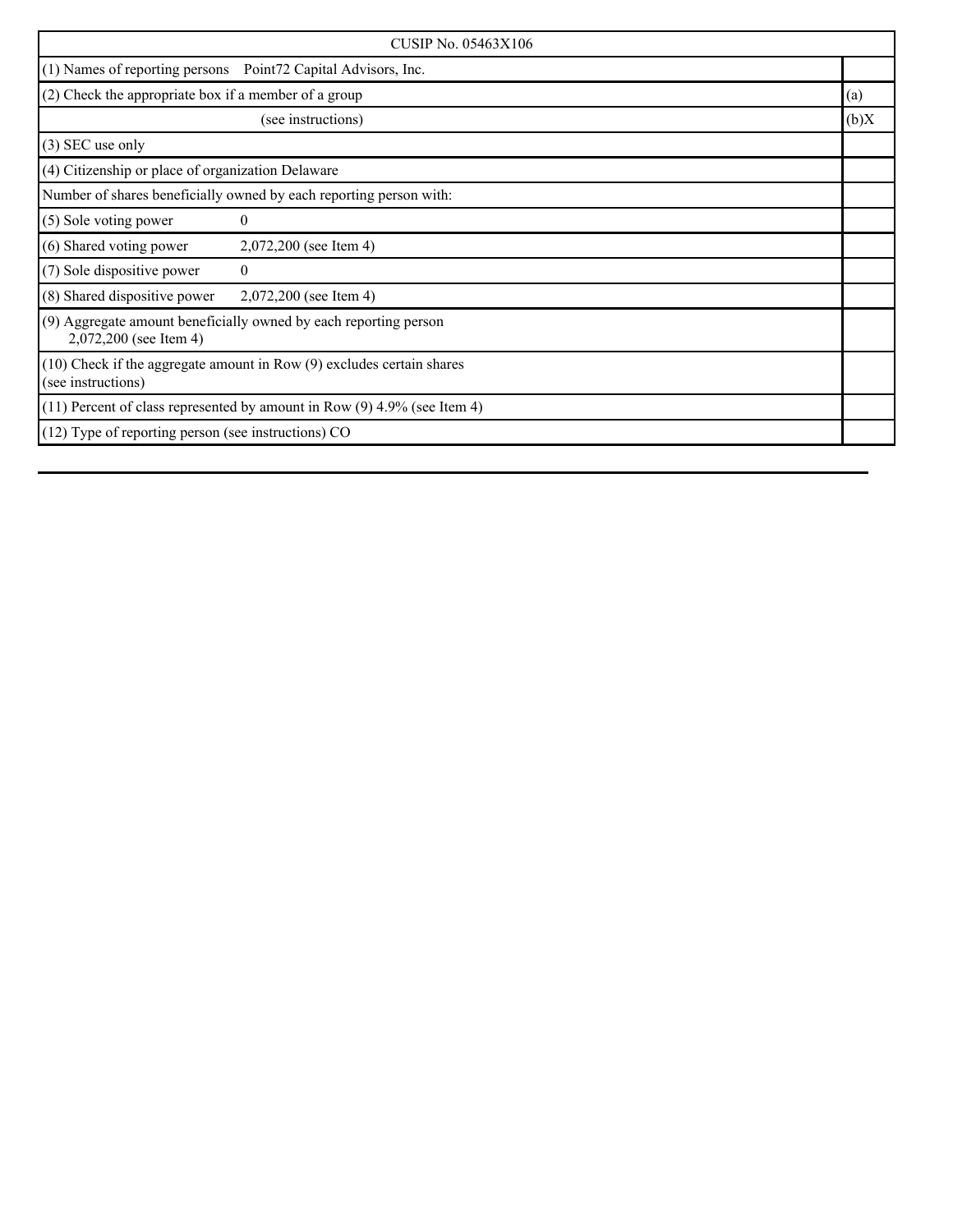| <b>CUSIP No. 05463X106</b>                                                                  |      |
|---------------------------------------------------------------------------------------------|------|
| (1) Names of reporting persons<br>Cubist Systematic Strategies, LLC                         |      |
| (2) Check the appropriate box if a member of a group                                        |      |
| (see instructions)                                                                          | (b)X |
| $(3)$ SEC use only                                                                          |      |
| (4) Citizenship or place of organization Delaware                                           |      |
| Number of shares beneficially owned by each reporting person with:                          |      |
| (5) Sole voting power<br>0                                                                  |      |
| (6) Shared voting power<br>36,739 (see Item 4)                                              |      |
| (7) Sole dispositive power<br>$\theta$                                                      |      |
| (8) Shared dispositive power<br>36,739 (see Item 4)                                         |      |
| (9) Aggregate amount beneficially owned by each reporting person<br>36,739 (see Item 4)     |      |
| (10) Check if the aggregate amount in Row (9) excludes certain shares<br>(see instructions) |      |
| (11) Percent of class represented by amount in Row $(9)$ <0.1% (see Item 4)                 |      |
| (12) Type of reporting person (see instructions) OO                                         |      |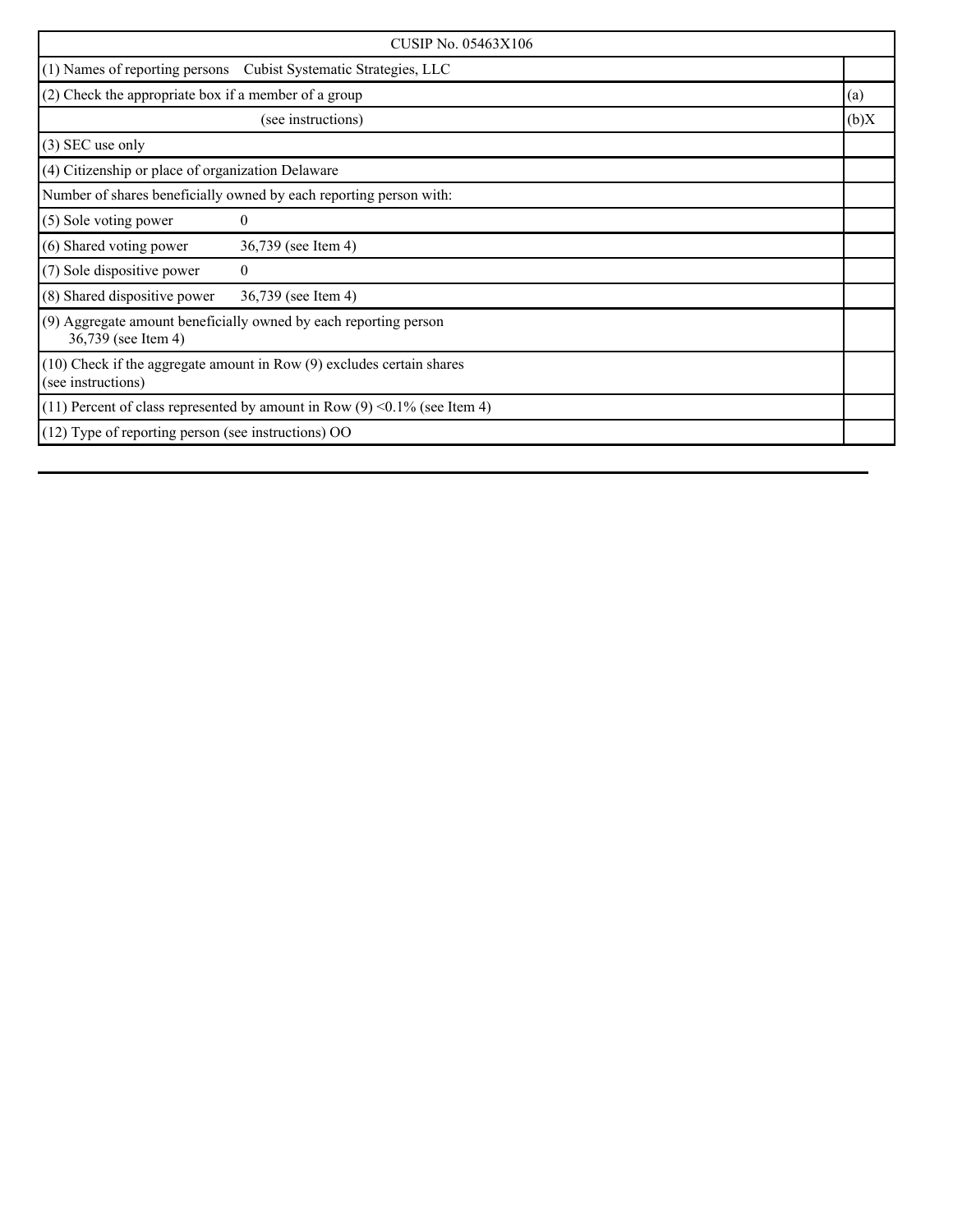| <b>CUSIP No. 05463X106</b>                                                                      |      |
|-------------------------------------------------------------------------------------------------|------|
| (1) Names of reporting persons Point72 Hong Kong Limited                                        |      |
| (2) Check the appropriate box if a member of a group                                            |      |
| (see instructions)                                                                              | (b)X |
| (3) SEC use only                                                                                |      |
| (4) Citizenship or place of organization Hong Kong                                              |      |
| Number of shares beneficially owned by each reporting person with:                              |      |
| (5) Sole voting power<br>0                                                                      |      |
| (6) Shared voting power<br>2,724 (see Item 4)                                                   |      |
| (7) Sole dispositive power<br>$\theta$                                                          |      |
| (8) Shared dispositive power<br>2,724 (see Item 4)                                              |      |
| (9) Aggregate amount beneficially owned by each reporting person<br>2,724 (see Item 4)          |      |
| $(10)$ Check if the aggregate amount in Row $(9)$ excludes certain shares<br>(see instructions) |      |
| (11) Percent of class represented by amount in Row $(9)$ <0.1% (see Item 4)                     |      |
| (12) Type of reporting person (see instructions) OO                                             |      |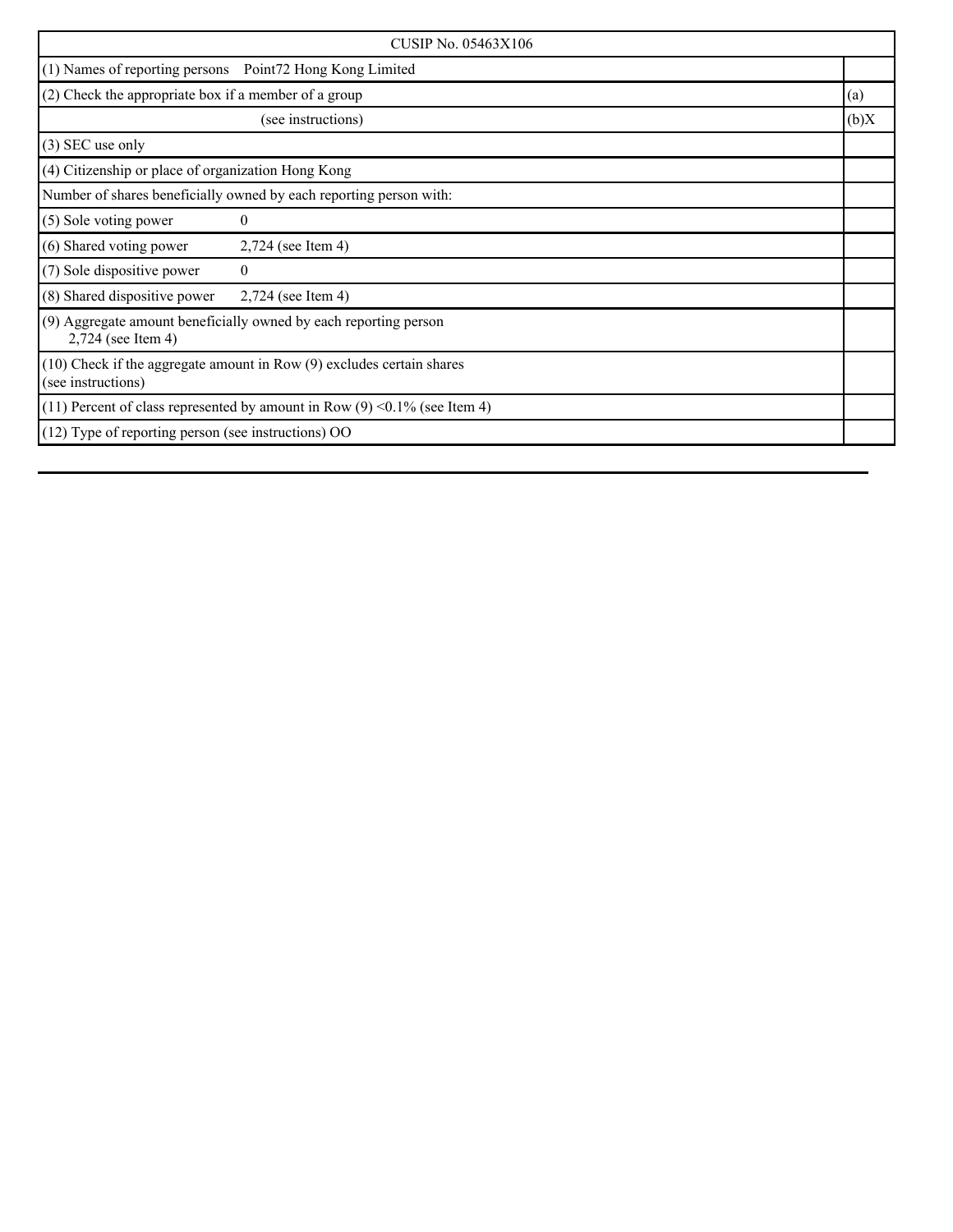| <b>CUSIP No. 05463X106</b>                                                                  |      |
|---------------------------------------------------------------------------------------------|------|
| (1) Names of reporting persons<br>Steven A. Cohen                                           |      |
| (2) Check the appropriate box if a member of a group                                        |      |
| (see instructions)                                                                          | (b)X |
| $(3)$ SEC use only                                                                          |      |
| (4) Citizenship or place of organization United States                                      |      |
| Number of shares beneficially owned by each reporting person with:                          |      |
| (5) Sole voting power<br>0                                                                  |      |
| (6) Shared voting power<br>$2,111,663$ (see Item 4)                                         |      |
| (7) Sole dispositive power<br>$\theta$                                                      |      |
| (8) Shared dispositive power<br>$2,111,663$ (see Item 4)                                    |      |
| (9) Aggregate amount beneficially owned by each reporting person<br>2,111,663 (see Item 4)  |      |
| (10) Check if the aggregate amount in Row (9) excludes certain shares<br>(see instructions) |      |
| $(11)$ Percent of class represented by amount in Row $(9)$ 5.0% (see Item 4)                |      |
| (12) Type of reporting person (see instructions) IN                                         |      |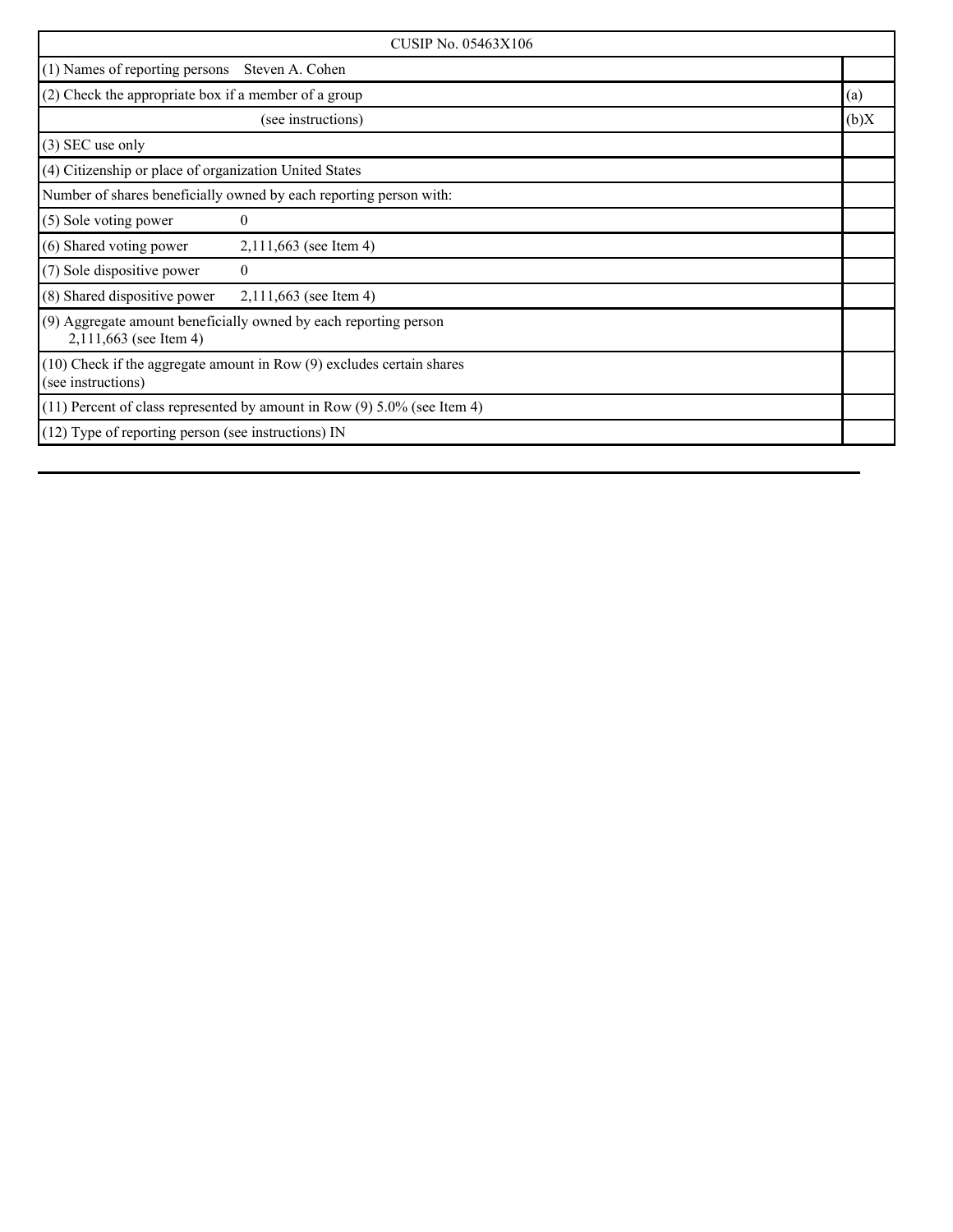Item 1(a) Name of issuer:

Axogen, Inc.

Item 1(b) Address of issuer's principal executive offices:

13631 Progress Blvd., Suite 400, Alachua, FL 32615

2(a) Name of person filing:

This statement is filed by: (i) Point72 Asset Management, L.P. ("Point72 Asset Management") with respect to shares of common stock, \$0.01 par value per share ("Shares"), of the Issuer held by certain investment funds it manages; (ii) Point72 Capital Advisors, Inc. ("Point72 Capital Advisors Inc.") with respect to Shares held by certain investment funds managed by Point72 Asset Management; (iii) Cubist Systematic Strategies, LLC ("Cubist Systematic Strategies") with respect to Shares held by certain investment funds it manages; (iv) Point72 Hong Kong Limited ("Point72 Hong Kong") with respect to Shares held by certain investment funds it manages; and (v) Steven A. Cohen ("Mr. Cohen") with respect to Shares beneficially owned by Point72 Asset Management, Point72 Capital Advisors Inc., Cubist Systematic Strategies, and Point72 Hong Kong.

Point72 Asset Management, Point72 Capital Advisors Inc., Cubist Systematic Strategies, Point72 Hong Kong, and Mr. Cohen have entered into a Joint Filing Agreement, a copy of which is filed with this Schedule 13G as Exhibit 99.1, pursuant to which they have agreed to file this Schedule 13G jointly in accordance with the provisions of Rule 13d-1(k) of the Act.

2(b) Address or principal business office or, if none, residence:

The address of the principal business office of (i) Point72 Asset Management, Point72 Capital Advisors Inc., and Mr. Cohen is 72 Cummings Point Road, Stamford, CT 06902; (ii) Cubist Systematic Strategies is 55 Hudson Yards, New York, NY 10001; and (iii) Point72 Hong Kong is 12th Floor, Chater House, 8 Connaught Road Central, Hong Kong.

2(c) Citizenship:

Point72 Asset Management is a Delaware limited partnership. Point72 Capital Advisors Inc. is a Delaware corporation. Cubist Systematic Strategies is a Delaware limited liability company. Point72 Hong Kong is a Hong Kong limited liability company. Mr. Cohen is a United States citizen.

2(d) Title of class of securities:

Common Stock, \$0.01 Par Value Per Share

2(e) CUSIP Number:

05463X106

*Item 3.*

Not applicable

*Item 4.* Ownership

As of the close of business on June 17, 2022:

1. Point72 Asset Management, L.P.

- (a) Amount beneficially owned: 2,072,200
- (b) Percent of class: 4.9%
- (c) Number of shares as to which the person has:
- (i) Sole power to vote or to direct the vote: 0
- (ii) Shared power to vote or to direct the vote: 2,072,200
- (iii) Sole power to dispose or to direct the disposition of: 0
- (iv) Shared power to dispose or to direct the disposition of: 2,072,200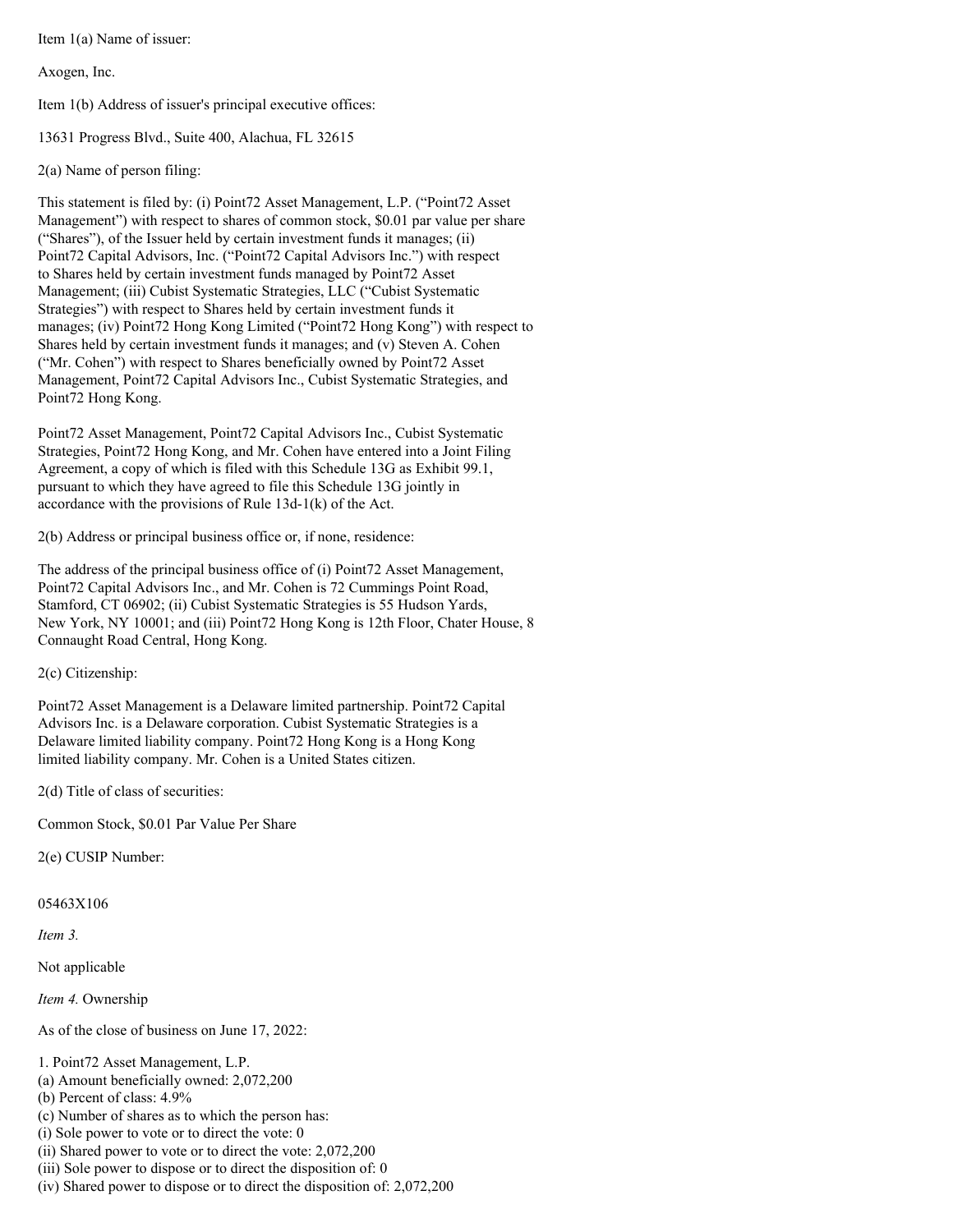#### 2. Point72 Capital Advisors, Inc.

- (a) Amount beneficially owned: 2,072,200
- (b) Percent of class: 4.9%
- (c) Number of shares as to which the person has:
- (i) Sole power to vote or to direct the vote: 0
- (ii) Shared power to vote or to direct the vote: 2,072,200
- (iii) Sole power to dispose or to direct the disposition of: 0
- (iv) Shared power to dispose or to direct the disposition of: 2,072,200
- 3. Cubist Systematic Strategies, LLC
- (a) Amount beneficially owned: 36,739
- (b) Percent of class: <0.1%
- (c) Number of shares as to which the person has:
- (i) Sole power to vote or to direct the vote: 0
- (ii) Shared power to vote or to direct the vote: 36,739
- (iii) Sole power to dispose or to direct the disposition of: 0
- (iv) Shared power to dispose or to direct the disposition of: 36,739
- 4. Point72 Hong Kong Limited
- (a) Amount beneficially owned: 2,724
- (b) Percent of class: <0.1%
- (c) Number of shares as to which the person has:
- (i) Sole power to vote or to direct the vote: 0
- (ii) Shared power to vote or to direct the vote: 2,724
- (iii) Sole power to dispose or to direct the disposition of: 0
- (iv) Shared power to dispose or to direct the disposition of: 2,724

5. Steven A. Cohen

- (a) Amount beneficially owned: 2,111,663
- (b) Percent of class: 5.0%
- (c) Number of shares as to which the person has:
- (i) Sole power to vote or to direct the vote: 0
- (ii) Shared power to vote or to direct the vote: 2,111,663
- (iii) Sole power to dispose or to direct the disposition of: 0
- (iv) Shared power to dispose or to direct the disposition of: 2,111,663

Point72 Asset Management, Point72 Capital Advisors Inc., Cubist Systematic Strategies, Point72 Hong Kong, and Mr. Cohen own directly no Shares. Pursuant to an investment management agreement, Point72 Asset Management maintains investment and voting power with respect to the securities held by certain investment funds it manages. Point72 Capital Advisors Inc. is the general partner of Point72 Asset Management. Pursuant to an investment management agreement, Cubist Systematic Strategies maintains investment and voting power with respect to the securities held by certain investment funds it manages. Pursuant to an investment management agreement, Point72 Hong Kong maintains investment and voting power with respect to the securities held by certain investment funds it manages. Mr. Cohen controls each of Point72 Asset Management, Point72 Capital Advisors Inc., Cubist Systematic Strategies, and Point72 Hong Kong. By reason of the provisions of Rule 13d-3 of the Securities Exchange Act of 1934, as amended, each of (i) Point72 Asset Management, Point72 Capital Advisors Inc. and Mr. Cohen may be deemed to beneficially own 2,072,200 Shares (constituting approximately 4.9% of the Shares outstanding), (ii) Cubist Systematic Strategies and Mr. Cohen may be deemed to beneficially own 36,739 Shares (constituting <0.1% of the Shares outstanding) and (iii) Point72 Hong Kong and Mr. Cohen may be deemed to beneficially own 2,724 Shares (constituting <0.1% of the Shares outstanding). Each of Point72 Asset Management, Point72 Capital Advisors Inc., Cubist Systematic Strategies, Point72 Hong Kong, and Mr. Cohen disclaims beneficial ownership of any of the securities covered by this statement.

*Item 5.* Ownership of 5 Percent or Less of a Class.

If this statement is being filed to report the fact that as of the date hereof the reporting person has ceased to be the beneficial owner of more than 5 percent of the class of securities, check the following [].

*Item 6.* Ownership of More than 5 Percent on Behalf of Another Person.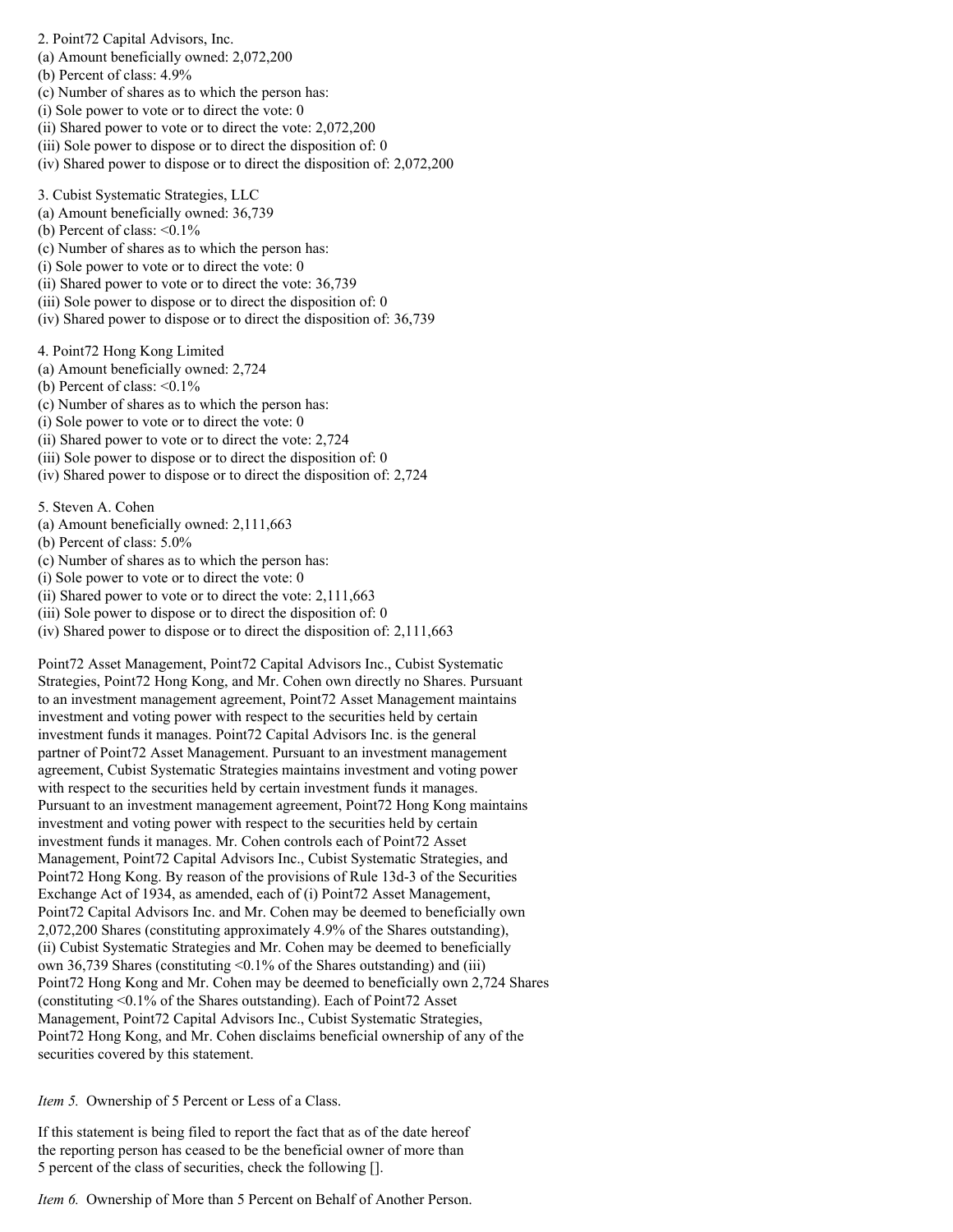Not applicable

*Item 7.* Identification and Classification of the Subsidiary Which Acquired the Security Being Reporting on by the Parent Holding Company or Control Person.

Not applicable

*Item 8.* Identification and Classification of Members of the Group

Not applicable

*Item 9.* Notice of Dissolution of Group.

Not applicable

*Item 10.* Certifications

By signing below I certify that, to the best of my knowledge and belief, the securities referred to above were not acquired and are not held for the purpose of or with the effect of changing or influencing the control of the issuer of the securities and were not acquired and are not held in connection with or as a participant in any transaction having that purpose or effect, other than activities solely in connection with a nomination under§ 240.14a-11.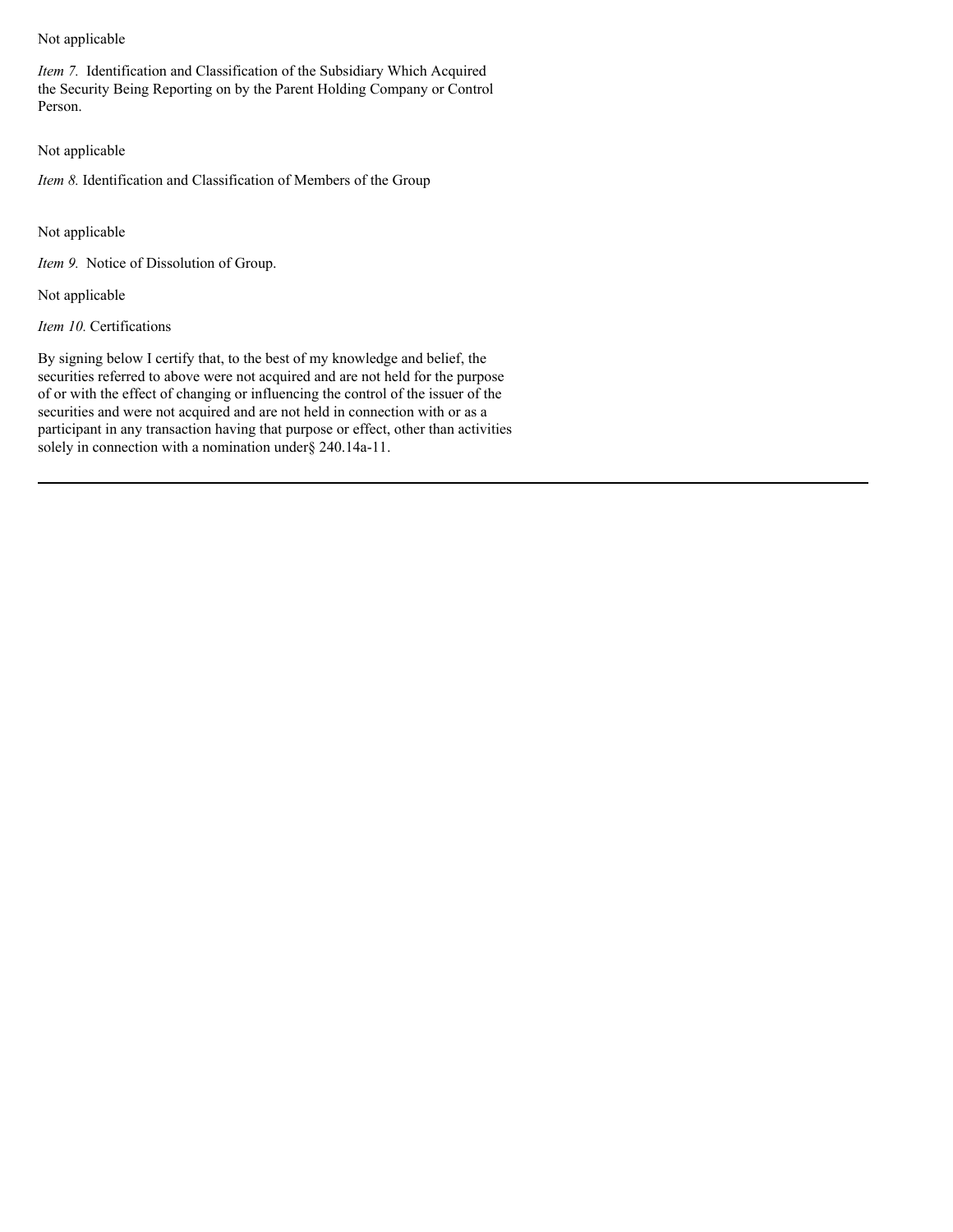*Signature.* After reasonable inquiry and to the best of my knowledge and belief, I certify that the information set forth in this statement is true, complete and correct.

Dated: June 21, 2022

POINT72 ASSET MANAGEMENT, L.P.

By: /s/ Jason M. Colombo Name: Jason M. Colombo Title: Authorized Person

#### POINT72 CAPITAL ADVISORS, INC.

By: /s/ Jason M. Colombo Name: Jason M. Colombo Title: Authorized Person

# CUBIST SYSTEMATIC STRATEGIES, LLC

By: /s/ Jason M. Colombo Name: Jason M. Colombo Title: Authorized Person

## POINT72 HONG KONG LIMITED

By: /s/ Jason M. Colombo Name: Jason M. Colombo Title: Authorized Person

STEVEN A. COHEN

By: /s/ Jason M. Colombo Name: Jason M. Colombo Title: Authorized Person